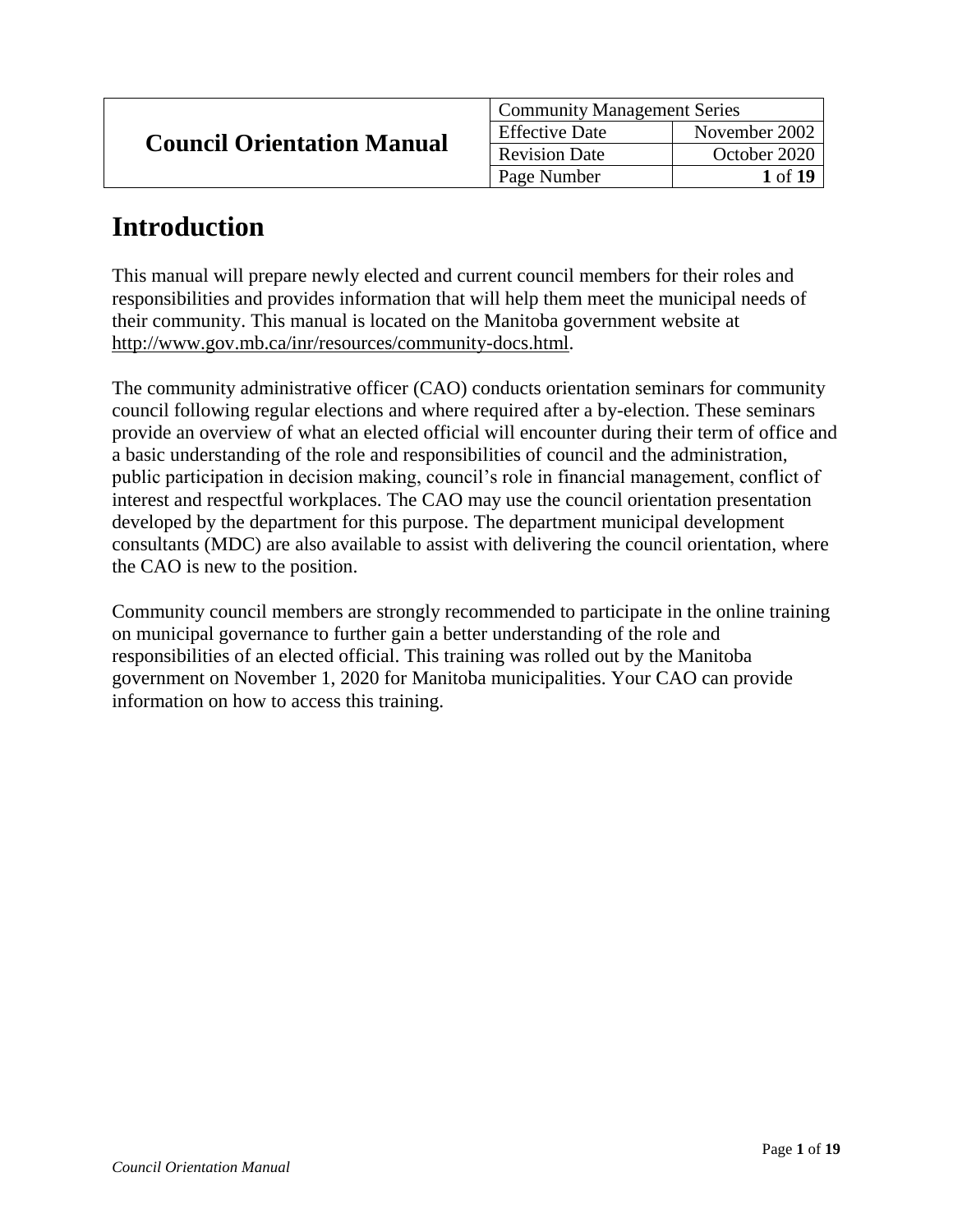# **Contents**

## Governance

## **Roles and Responsibilities**

## **Administration**

# **Appendix**

| Appendix A – Council Orientation Presentation                    |
|------------------------------------------------------------------|
| Appendix B – Understanding and Interpreting Financial Statements |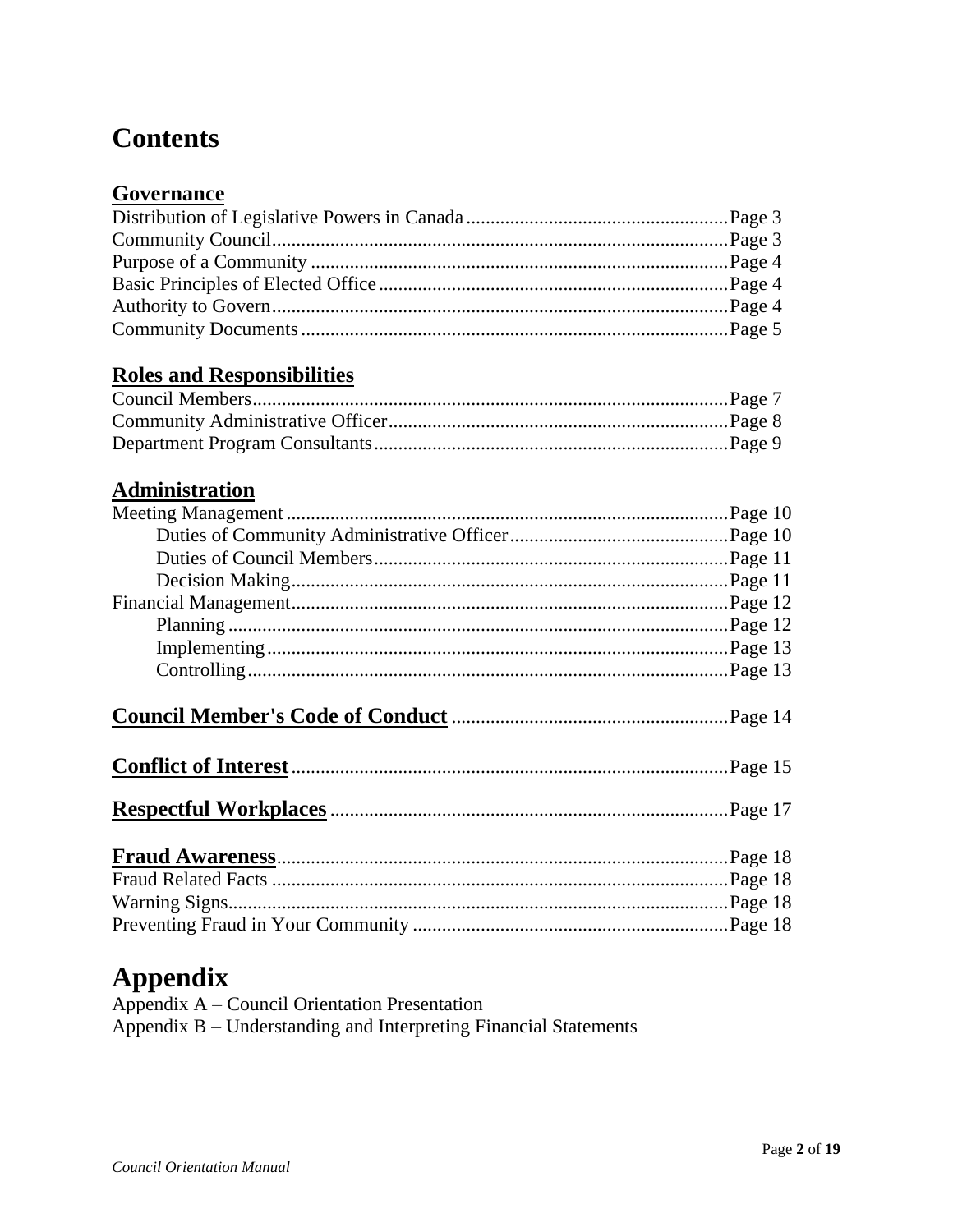## **Governance**

#### **Distribution of Legislative Powers in Canada**

The Canadian Constitution assigns sovereign powers (the power to make laws) to the federal government and provincial governments. The provincial governments are assigned these powers in the areas of health and education while the federal government is assigned domain over foreign affairs and the military. The federal government has geographical jurisdiction (areas where the constitution has granted authority) over all of Canada, whereas the provincial governments only have jurisdiction within their provincial boundaries. The federal government has been assigned all residual powers (those not specifically assigned to any government). This gives them powers that have been assigned to the provincial governments in areas of Canada that are not within a provincial boundary. All laws that each government makes within their jurisdiction are valid and enforceable by the applicable government.

Local government authorities which include Northern Affairs (NA) communities, rural and urban municipalities (cities), education and health authorities are creations of the Manitoba government. This means they have **no** sovereign powers. The only powers they have are those delegated to the local government authority by the Manitoba government. The Manitoba government may take away these powers whenever they choose. These powers are delegated by an act of the legislature, which delegates powers to a local government authority directly; or as in a majority of the cases, indirectly through a minister of the Manitoba government. In the case of NA communities, their power has been delegated through the minister of Manitoba Indigenous and Northern Relations (INR).

#### **Community Council**

The minister of INR has the municipal authority to act on behalf of unincorporated communities. The minister is advised by the locally elected community council. In practice, councils may actually manage many of their own affairs, including the preparation of the annual budget and the authorization of certain expenditures. The minister is still ultimately responsible for the actions of communities that are not incorporated.

The Northern Affairs Act provides for the incorporation of communities and the delegation of local government powers and responsibilities to duly elected community councils. This allows incorporated councils to achieve a higher level of independence in the management of their local affairs.

A community council consists of a group of representatives of the community, elected by the residents of the community to meet the municipal needs of that community. Council is directly responsible to manage and provide municipal services and programs to local residents. Council decisions are made by the majority of council by a resolution or by bylaw. Members of council are expected to take an active role in making decisions that are in the best interests of the community and operating in an open and transparent manner.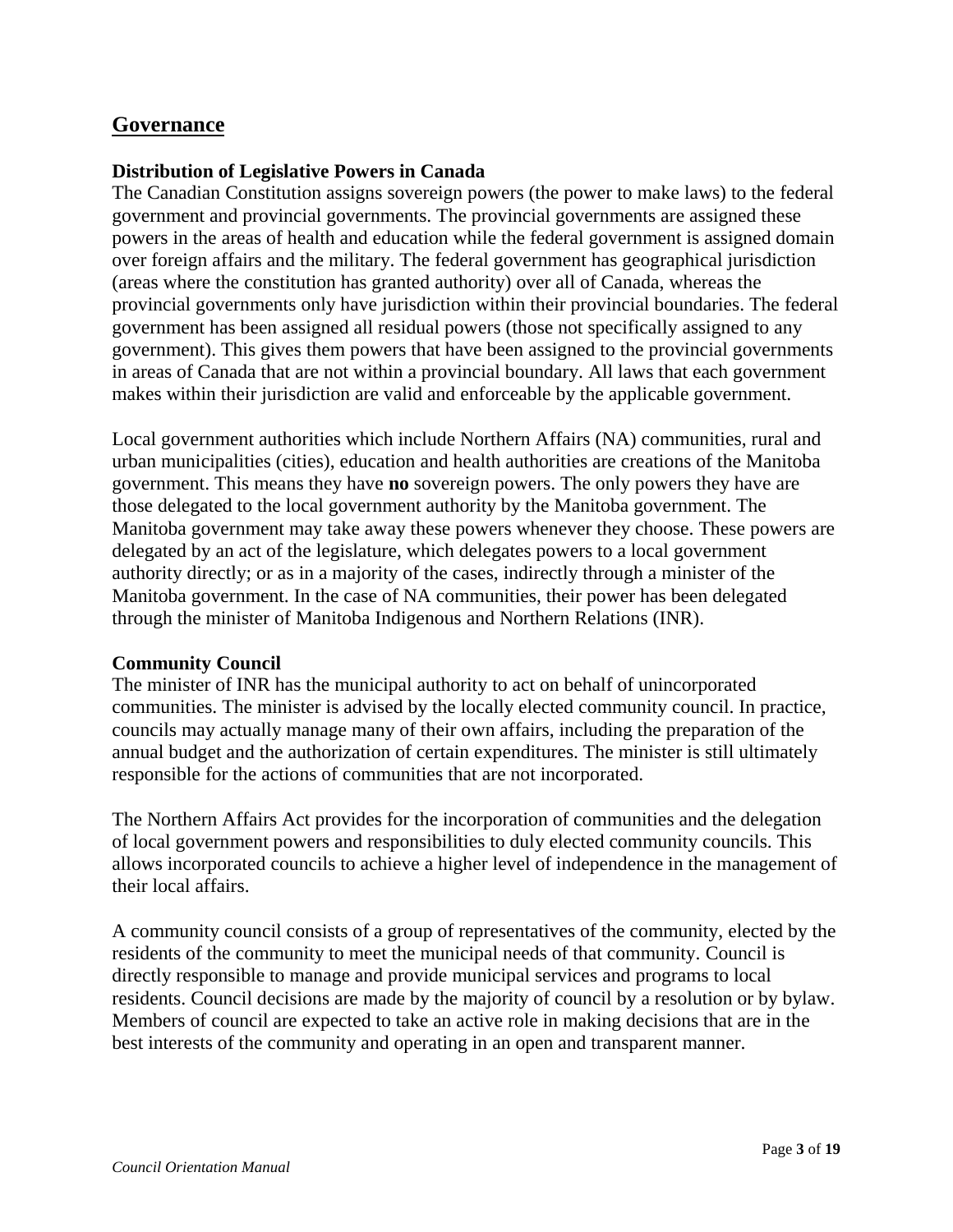The number of members on council is set by regulation. The maximum honorarium payable to a mayor or councillor is set by regulation and cannot be exceeded by council. Mayor and councillor terms are for a period of four years.

#### **Purpose of a Community**

- provide good government
- provide services and facilities that council feels are necessary and desirable for all or part of the community
- develop and maintain a safe and viable community
- foster economic, social and environmental well being
- provide wise stewardship of public assets

#### **Basic Principles of Elected Office**

In order to be successful as an elected official, there are 10 basic principles that need to be understood:

- 1. The right of citizens to expect their elected officials to reflect and represent their views on the issues – democratic representation.
- 2. Those elected are accountable for their actions to those by whom they were elected principle of accountability.
- 3. The role of an elected official is unique. It is distinct and different from any other role. It needs to be learned and consciously applied.
- 4. Communicating out to the public is as important as receiving input from the public and both should be valued.
- 5. The will of the majority (as perceived by council) must be the most significant consideration in any decision making.
- 6. Council and the administration should serve as a team, each with distinct roles, yet working together in the interests of the public.
- 7. Council deals with the organization through one employee the community administrative officer (CAO). Any other course of action in attempting to guide the work of the administration does not fair well.
- 8. Council members need to respect their colleagues on council. Respect for the opinions and votes of these colleagues is essential to the functioning of council.
- 9. Respect for each other is the hallmark of a mature council.
- 10. Council members should develop an expertise in leadership and governing not in public works or finance.

### **Authority to Govern**

Some of the main legislative documents council must govern under are listed below and are available at the council office or on the Manitoba government website at [www.manitoba.ca](https://www.manitoba.ca/) under Manitoba Laws which contain all acts and regulations. Regulations have the same authority as an act of the legislature. It is important to note the meaning of the wording shall and may as used in legislation in relation to how council must act.

o Shall – **obligates** council to act. This is a non-negotiable obligation and council must do it.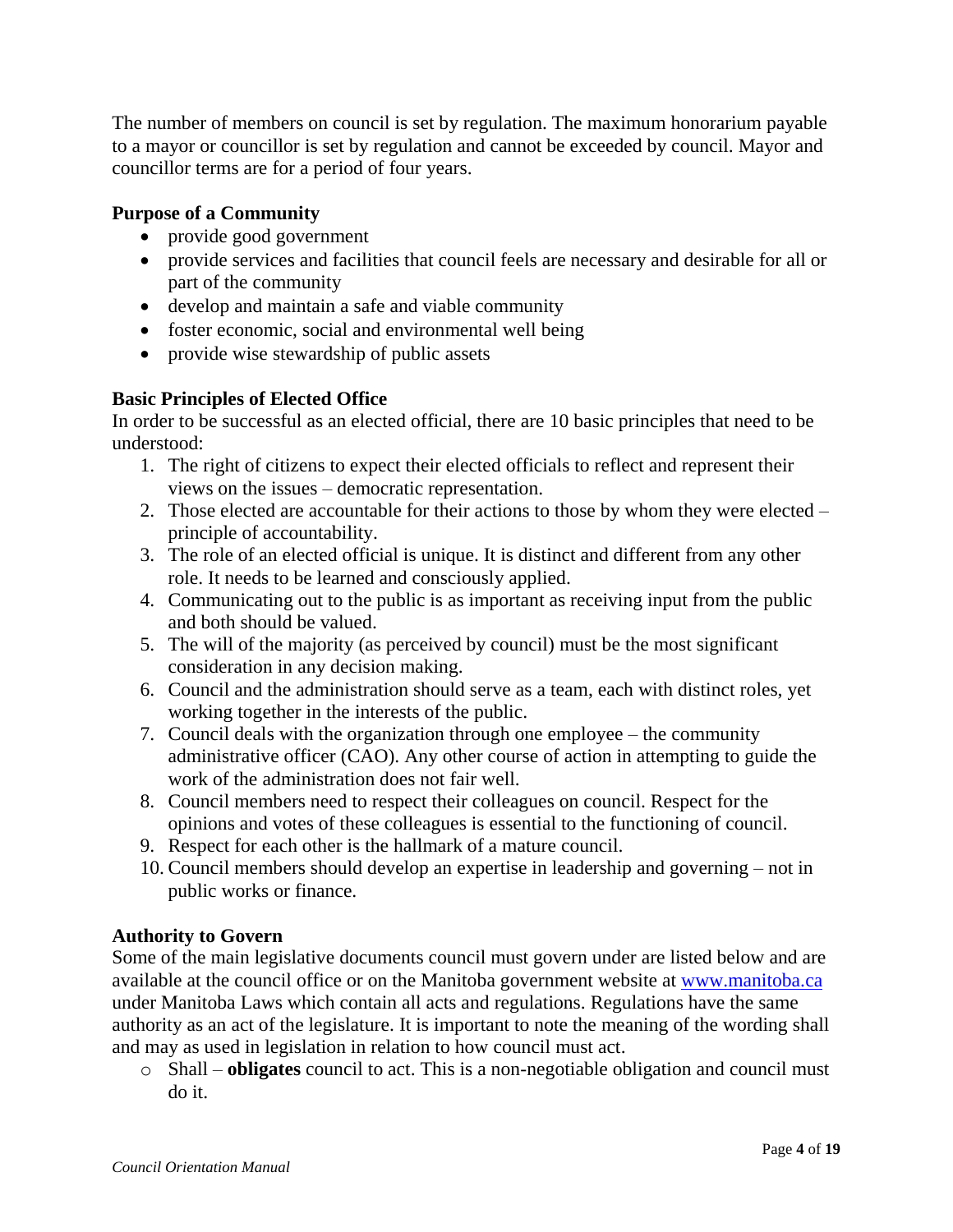- o May **empowers** council to act.
- The Northern Affairs Act c. N100 this is the most important piece of legislation for community councils. It is the legal authority under which councils exist and function. Community councils operate under the legislation contained in this act and the regulations associated with it which include:
	- Community Councils Election Regulation 71/2009 governs the procedures and process for holding community elections.
	- Status and Boundaries Unincorporated Communities and Settlements Regulation 67/2009 - describes the legal boundary and status of the communities and settlements.
	- Council Compensation Regulation 252/2006 states the maximum payable to a council member for honorariums and per diems.
	- Procedures and Delegation of Bylaw Making Powers (Communities that are not incorporated) Regulation 253/2006 - delegates the passing of specified bylaws to unincorporated community councils.
	- Conflict of Interest Regulation 254/2006 sets out the rules required to be followed for conflict of interest.
	- Community Records Retention Regulation 68/2009 sets the minimum retention period for which certain community records must be kept and then destroyed.

Other legislation which councils must govern under include: The Municipal Council Conflict of Interest Act, Freedom of Information and Protection of Privacy Act (FIPPA) and Criminal Code (Canada).

#### **Community Documents**

These documents are produced by the department to assist council and administrative staff to manage municipal services and interpretation of various legislation under which council operates. They can be accessed on the Manitoba government website and include the following:

- *Northern Affairs Manual of Policies and Procedures (NAMPP)* outlines the policies and procedures under which councils are expected to operate.
- *Financial Management Guide* provides guidance to the CAO on financial and administrative matters and department reporting requirements.
- *A Safe Workplace* **-** provides guidance to council on their roles and responsibilities when it comes to complying with workplace safety and health legislation.
- *Community Development Corporation (CDC) Manual* provides information to the community on how to start and operate a CDC in Manitoba.
- *Election Official's Handbook* **-** provides guidance and explanations of relevant community election processes to the appointed community election officials.
- *Northern Affairs Community Management Series Manual* contains reference material on:
	- *Running for Council Manual* provides information to residents interested in running for a position on council on local governance, the election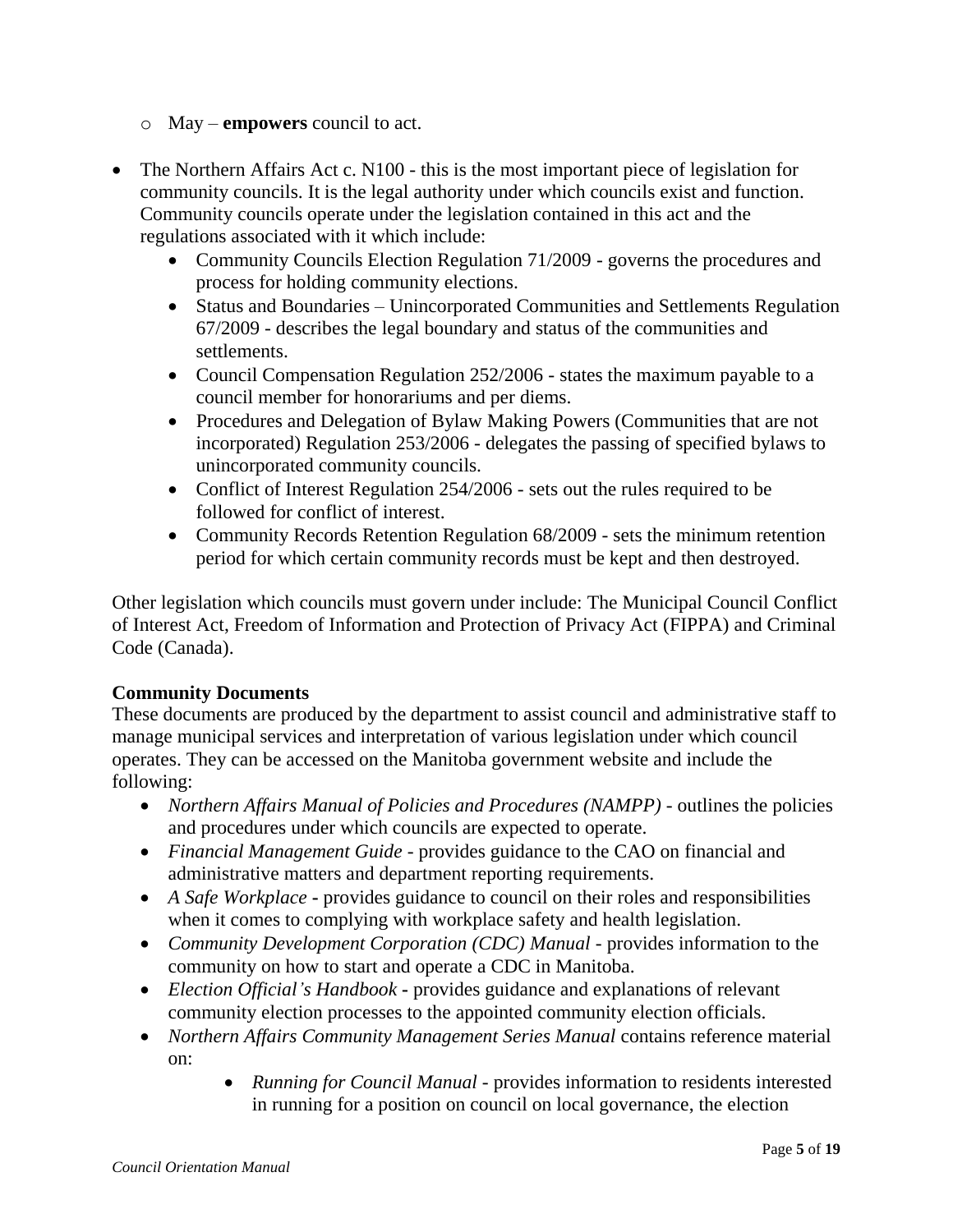process and qualifications/disqualifications/items that do not disqualify candidates.

- *Council Orientation Manual* **-** prepares newly elected and remaining council members on their roles and responsibilities.
- *Employee Management Guide* **-** provides guidance on personnel matters with respect to the hiring, supervision and discipline of staff.
- *Managing Your Own Affairs Manual* provides information on the community incorporation process.
- *Community Management Plan (CMP) Development Manual* **-** provides a framework and template for preparing the CMP.
- *Land Use Planning Guide* provides information on community planning for land use.
- *Subdivision Process Guide* **-** provides information on the planning processes and approvals required for subdivisions.
- *Community Capital Program Manual* **-** provides guidance for the planning and delivery of capital infrastructure.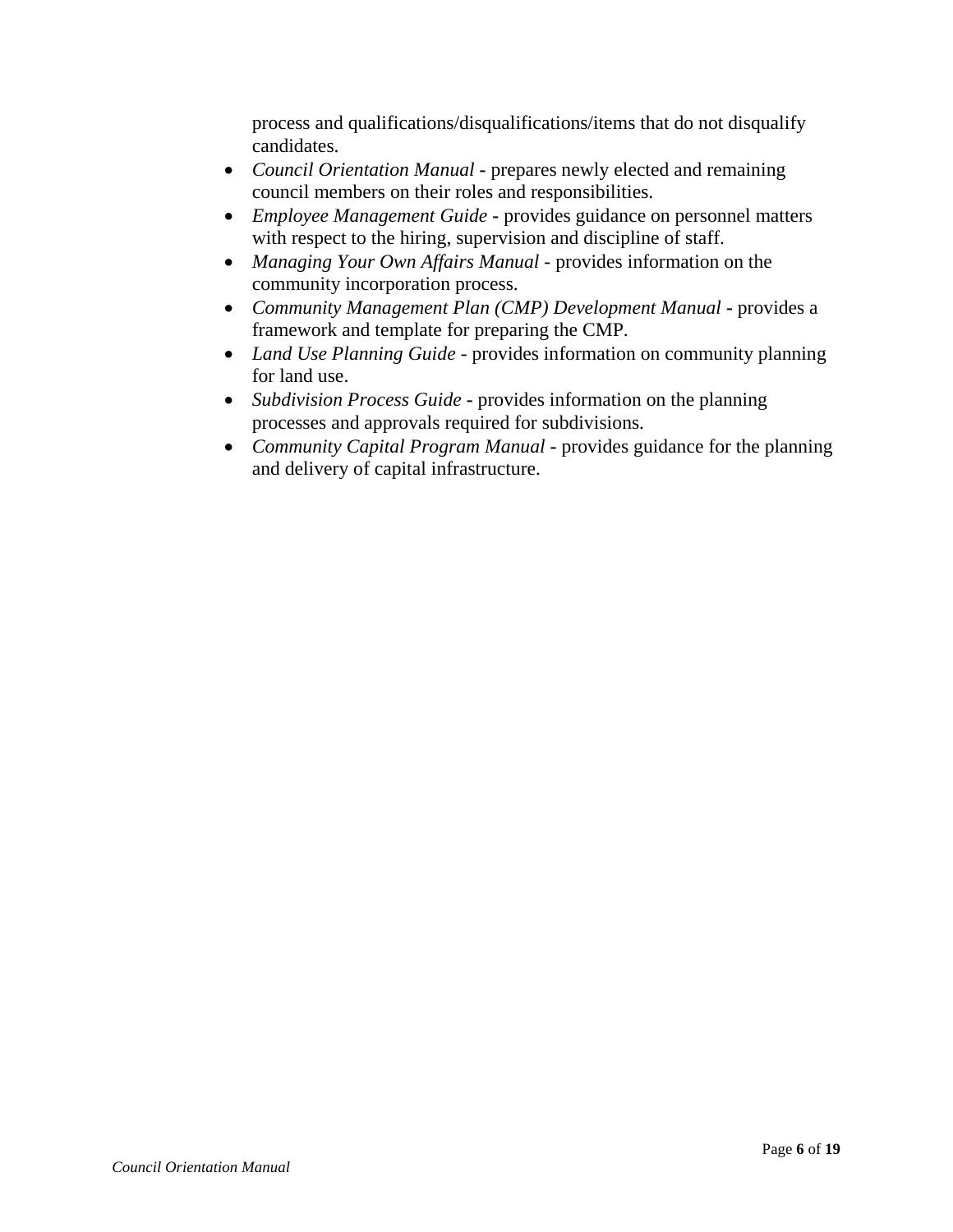## **Roles and Responsibilities**

#### **Council Members**

As a council member, it is important you are aware of the responsibilities in your role, pursuant to sections 102 and 103 of the act. The roles and responsibilities include:

- promote good government
- represent the public and act in the best interest of the community
- know council limitations and department policies
- attend all council meetings and council committee meetings (and any other meetings of bodies appointed to) and participate in council discussions and decisions
- make objective and unbiased decisions and accept responsibility for council decisions
- be aware of financial limitations in decision making and maintain financial integrity of the community
- ensure administrative practices and procedures are in place to implement the decisions of council and ensure staff are adequately trained
- protect community assets, including protection from theft, misuse and fraud
- adhere to conflict of interest rules as outlined in the regulation
- keep matters confidential until they are discussed at a meeting open to the public
- seek and distribute information to community residents
- adhere to workplace safety and health requirements
- participate in developing and evaluating the policies, programs and services of the community
- perform any other duty or function imposed by the council or an act

The mayor has the same duties as above and the following other additional duties**:**

- council representative
- chair council meetings
- ensure all council decisions are legal
- guard against conflict of interest
- ability to call special meetings
- responsible as head under FIPPA legislation

Council establishes the community's organizational structure to be followed when conducting council business which includes establishing council committees and their role and membership and how the deputy mayor is appointed. This is done by bylaw if incorporated or by resolution if unincorporated.

Council must adopt rules of procedures to govern itself which includes conduct at council meetings and public participation, timing/notice of regular meetings and special meetings. This is done by bylaw if incorporated or by resolution if unincorporated. The procedures a council adopts should be handy for reference at every council meeting and all council members must be familiar with the rules of procedures.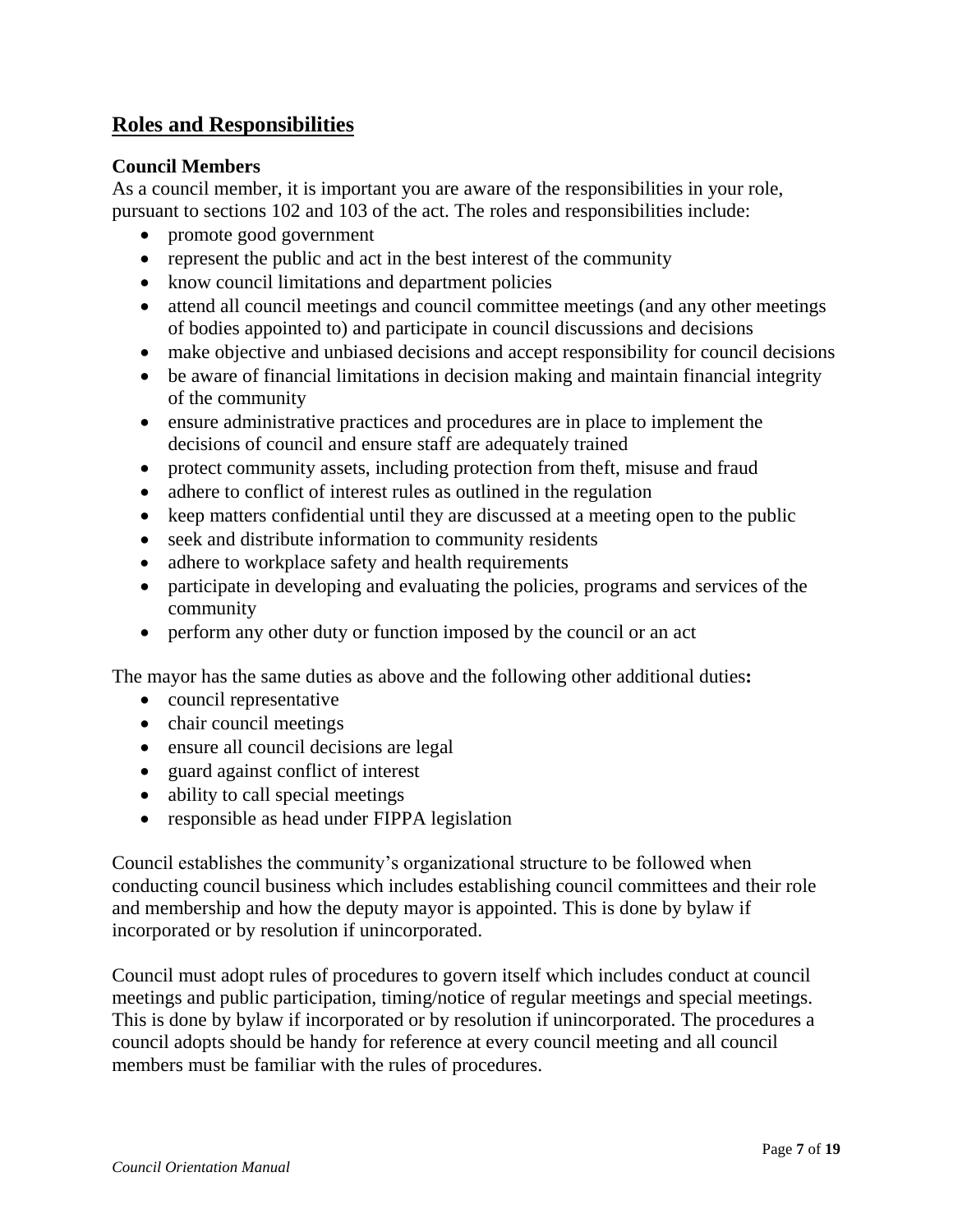This is one model of establishing an organizational structure, however others exist and each community chooses their own.



Ultimately, council is responsible to the public and must have a CAO in place. The act explicitly states a council member can not be an employee, neither can a council member act like an employee doing a job a community employee would normally be responsible for doing. It is not a council member's job to get involved with the day to day operations, that is left to the staff who are trained to perform those tasks. When a community is having trouble in this area, the cause is usually attributable to the organizational structure.

#### **Community Administrative Officer**

The CAO, pursuant to subsection 134(1) and (2) of the act, acts as an information resource and principal advisor to council on legislation, regulations, policies, procedures and finances. Council is the decision-maker and is ultimately responsible for all its decisions. The CAO is responsible for implementing council decisions. It is not the CAOs role to attempt to discipline council members, council governs themselves and are accountable to the public. Open, trusting and professional interaction between council and the CAO is vital to the smooth operation of the community. The roles and responsibilities include:

- attend all council meetings
- prepare minutes of all regular and special meetings
- present financial statements to council on a monthly basis
- manage revenues and ensure accounts for authorized expenditures are paid
- maintain council files
- respond to correspondence as directed by council
- provide financial records for council inspection and audit purposes
- advise council on legislative and operational matters
- advise council on programs, policies and procedures
- participate in training programs
- maintain records necessary for conflict of interest per the regulation
- manage and supervise employees
- report to council on monies spent or invested contrary to a bylaw or resolution
- carry out the decisions made by council
- report to minister if council does not address monies spent or invested contrary to a bylaw or resolution where previously reported to council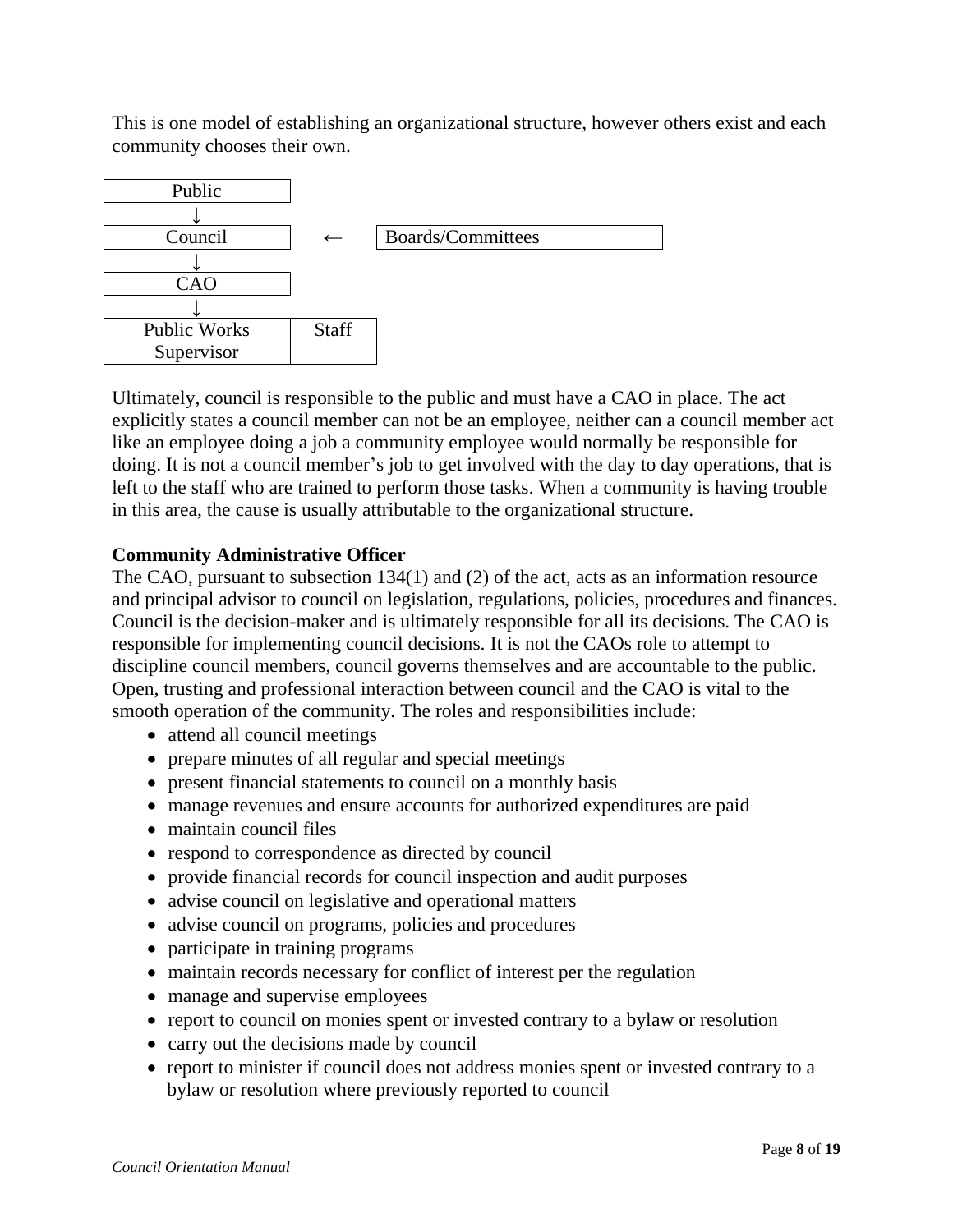Communities can have their own CAO or can share a CAO with a neighboring community. Sharing a CAO is often an effective option for smaller communities that do not have the resources to attract and retain a qualified CAO or do not require a full-time CAO.

#### **Department Program Consultants**

The roles and responsibilities of each department program consultant are in summary form:

- **Municipal Development Consultant -** facilitates increased financial management and administrative capacity through council and administrative staff development. Provides information on available resources and training and assists with interpretation of various legislation.
- **Technical and Public Works Consultant -** assists communities plan, deliver, operate and maintain various public works and infrastructure projects. Helps community establish a preventative maintenance program and assists with trouble shooting.
- **Environmental Consultant -** assists communities plan, deliver, operate and maintain municipal service infrastructure with respect to water treatment plants and distribution systems, wastewater treatment plants and collection systems, and solid waste disposal grounds.
- **Workplace Safety and Health Consultant -** assists communities comply with workplace safety and health requirements.
- **Protective Services Consultant** works with communities to help improve their capacity to respond to public safety concerns such as fire, personal safety and community emergency situations.
- **Community and Resource Development Consultant -** promotes, assists and facilitates the process for communities to improve social and economic conditions and assists with land use planning.
- **Recreation and Wellness Consultant** works closely with recreation staff and council to assist in finding resources to support program planning and delivery and promotes the benefits of recreation and wellness opportunities to community leaders.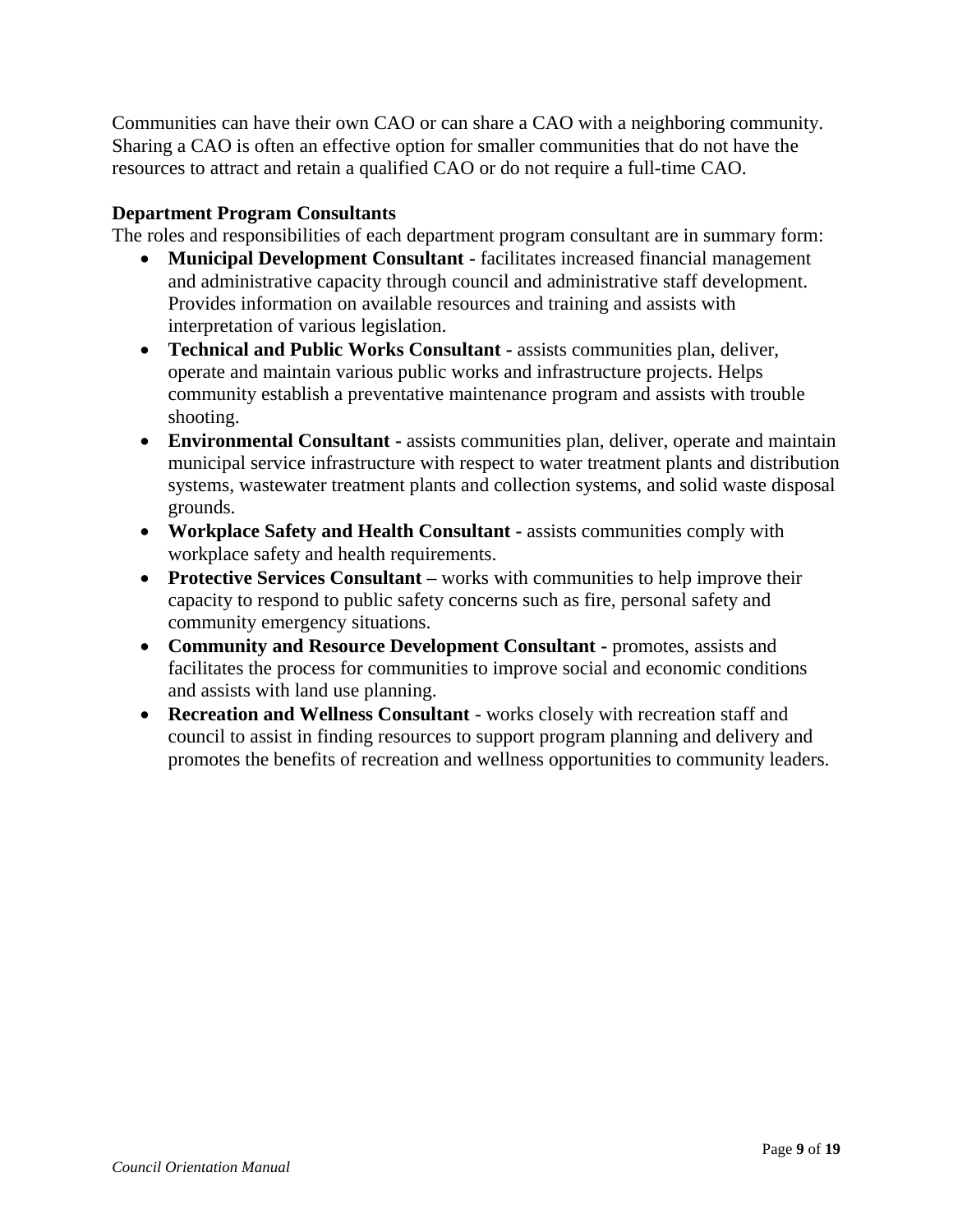### **Administration**

#### **Meeting Management**

Council determines the date and time of regular meetings in their rules of procedures (or bylaw if incorporated). The mayor may call special meetings. If you are unable to attend a meeting, it is a courtesy to the other council members to notify the CAO.

Where a council member misses three consecutive regular council meetings without prior authorization by council resolution, the member is deemed to have resigned per subsection 86(2) of the act. At the regular council meeting following the third missed regular meeting the position becomes vacant. As a courtesy, council would pass a resolution requesting the CAO to notify the member that their position on council is vacant.

Council meetings are open to the public, however the public cannot take part in any of the discussions or decisions. A community resident wishing to address council can contact the CAO to be added to the agenda. Discussions regarding personnel issues are held in-camera or closed session. The decision(s), if any, are made at the reconvened meeting.

Members of council cannot use their position for direct personal gain and must excuse themselves from the meeting if there may be a conflict of interest. You must disclose your interest each and every time the matter in which you have an interest is brought before council. Your disclosure of an interest in one meeting does not carry over to the other meetings or last for your full term on council. If you are absent from a council meeting at which a matter you have an interest in is discussed, you must disclose your interest at the next council meeting.

#### **Duties of Community Administrative Officer:**

- prepare and distribute council meeting agendas and supporting documents in a timely manner
- prepare and present monthly financial statements (includes accounts receivables, accounts payables and bank reconciliation) that provide a snapshot of the financial position of the community
- request approval to pay accounts
- present correspondence
- provide well-researched and easy to understand reports that contain options to address issues, and a recommended course of action for council's consideration
- record minutes and resolutions

Re-occurring invoices are approved by blanket resolution at the start of the new fiscal year. The CAO presents these paid invoices for council ratification. Non re-occurring bills are listed by the CAO and presented for approval. The CAO must ensure minutes of all regular and special meetings of council are recorded, contain all decisions made and distributed in a timely way. Minutes are the legal documentation of council's affairs.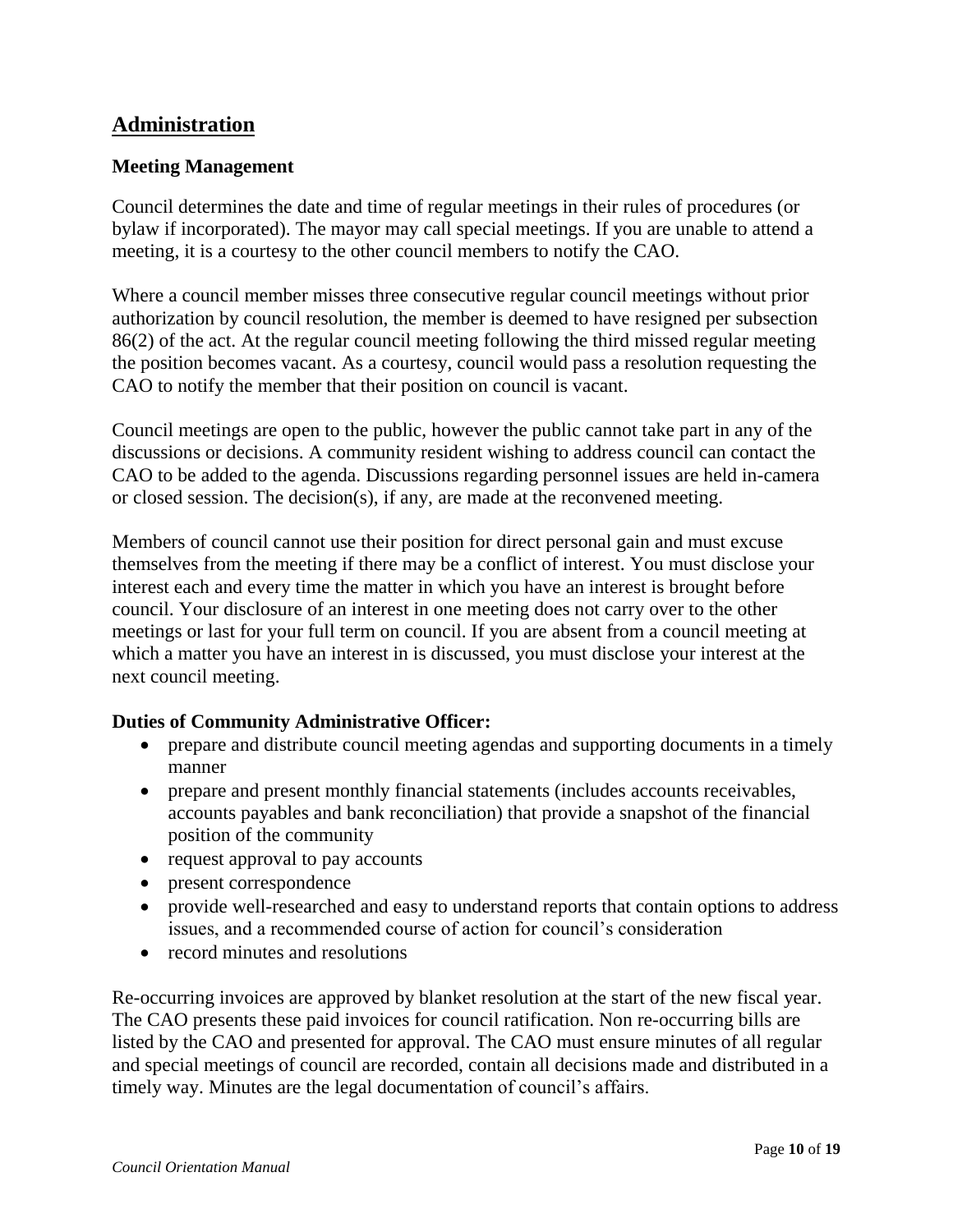#### **Duties of Council Members:**

- attend all council meetings and other bodies to which the member is appointed
- participate in discussions
- represent concerns and views of the community and the opinions of others
- conduct themselves in an orderly manner and comply with the code of conduct
- keep in confidence a matter discussed at a meeting closed to the public until the matter is discussed at a council meeting conducted in public
- consider the well-being and interests of the community as a whole

The mayor has the same duties as above and the following other additional duties**:**

- preside when in attendance at a meeting, unless otherwise provided
- ensure there is a quorum
- conduct an orderly meeting
- ensure everyone has a chance to voice their opinion
- ensure decisions are made by resolution and carried by majority vote
- provide leadership and direction to the council

As chair of the meeting, the mayor is responsible to ensure the speakers remain on topic and to control lengthy discussions. The chair should encourage all council members to participate in the discussions.

#### **Decision Making**

Councils are required to act through council decisions. Council makes decisions by passing bylaws and resolutions approved by a majority vote of council members at a meeting open to the public. No decision is legal without council majority. Individual council members do not have legislated authority. Every member of council present at a meeting must vote on a motion put forward, unless excused from voting by a majority of the other members present, is prohibited from voting by a provision of the act or a regulation or has a conflict of interest, in respect of the motion. If there is a tie vote, the vote is defeated.

A bylaw is necessary when legislation specifies that a bylaw is required. Generally, bylaws are needed for matters that have a long-term or broad impact on the public. Bylaws are passed by giving three separate readings at a minimum of two regular council meetings, along with any other stipulations required by legislation (ex: holding a public meeting).

Resolutions are a formal expression of council's decisions. Resolutions usually deal with routine or administrative matters, such as approving monthly financial statements or accounts for payment. A resolution requires a mover, seconder and a vote.

Unincorporated communities must file a copy of each bylaw and resolution passed by council with the minister. Where the minister disallows in whole or part of a bylaw or resolution, written notice will be provided to council and the part disallowed ceases to have effect and is deemed to be repealed. A bylaw takes effect 30 days and a resolution 14 days after the day it is filed with the minister, unless a later date is specified.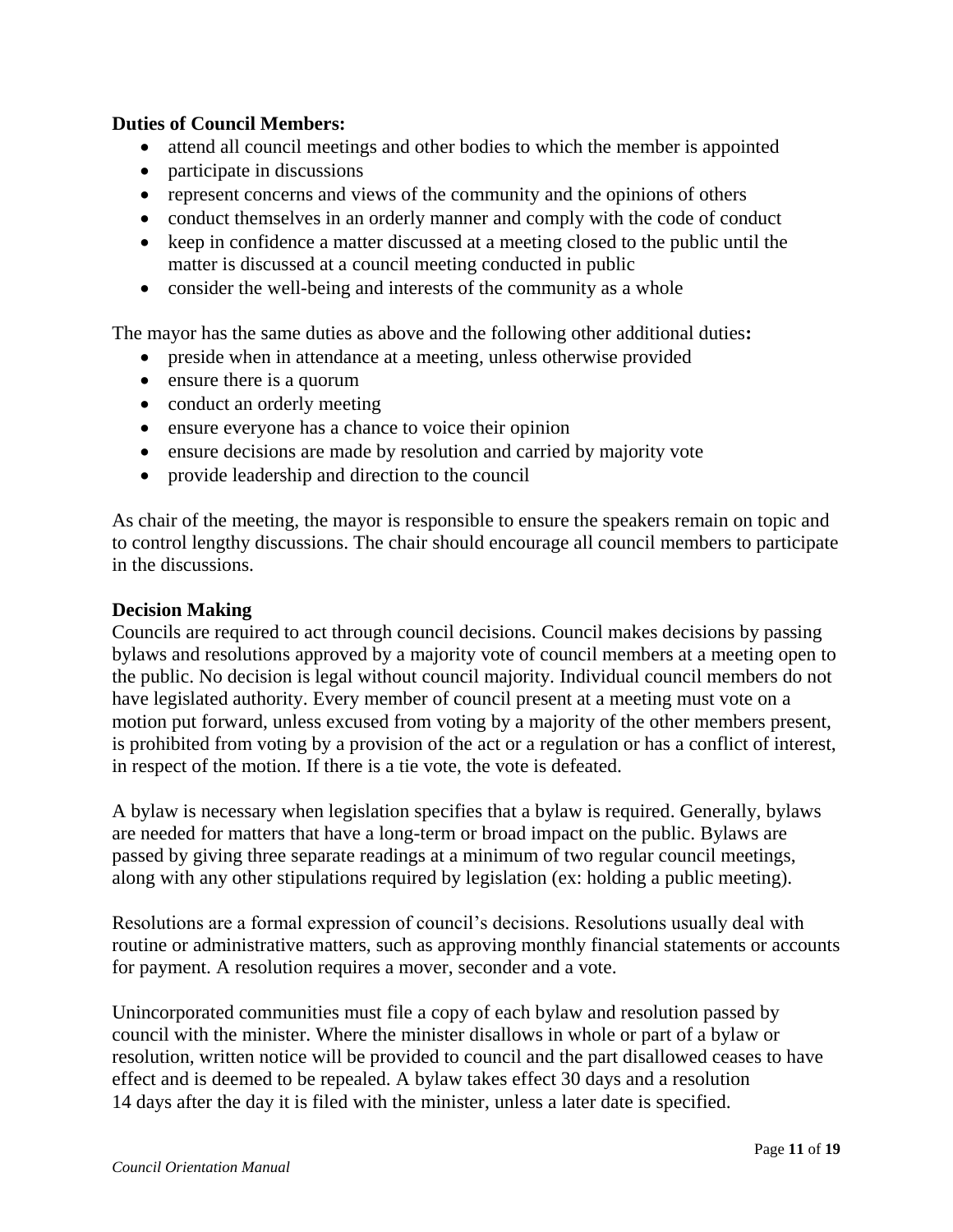#### **Financial Management**

Council has overall accountability for the financial position of the community. Council must ensure the community's finances are responsibly managed, so service and program priorities can continue to be delivered at a reasonable cost. Council achieves this by monitoring the financial position of the community throughout the year and reporting on the community's financial position at the end of the year.

As a council member, you are not expected to be an accountant or an auditor. Your CAO will provide you with the information you need. In addition, *Understanding and Interpreting Financial Statements* provided as an additional resource to this manual will further assist elected officials to become more knowledgeable about the financial affairs of the community and answer the most frequently asked questions about financial statements.

Financial management is making economic and efficient use of limited resources (including financial) and protection of community assets from theft, fraud or neglect. Financial management involves planning (includes budgeting), implementing and controlling.

#### **Planning**

As a council member you must participate in the development of the CMP which is to be submitted to the department by January 31 of each year. This plan includes, but is not limited to, the preparation of:

- an operating budget
- a five-year capital expenditure program
- a capital budget
- any other component prescribed by the minister

Other components the department requires the community to include with the CMP are a: staff training plan, recreation and wellness plan and a CED strategy is required for incorporated communities and those in receipt of CED funds.

Funding to communities is obtained from two sources:

- government grants (conditional and unconditional)
- locally generated revenue

To assist communities in the budgeting process, the department provides a Local Government Services Program (LGSP) funding schedule each year in accordance with the principles of the funding formula. Funding explanations can be found in Policy F1 – Funding Formula Overview of the NAMPP. This funding is approved annually through the Manitoba government's estimates process. Council must submit a balanced budget **(expenditures must equal revenues)**.

It is important to begin the planning process early – in December. Starting early recognizes the planning process takes time to complete. The CAO will prepare a draft CMP (including budget) and provide information for council's review, to support council's budget discussions.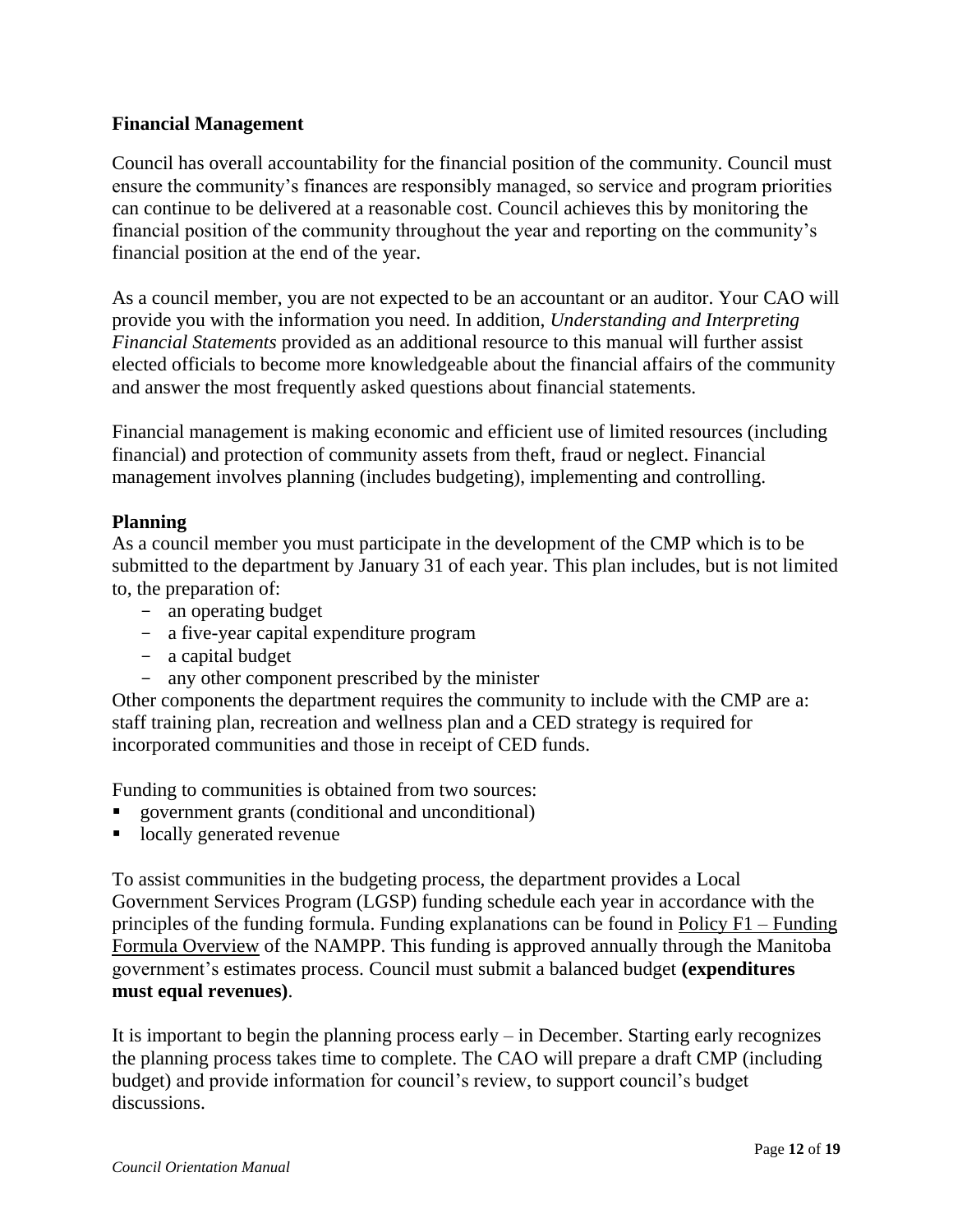#### **Implementing**

Throughout the year, all decisions are made in relation to the CMP. Any deviations from the plan (ex: change in council priorities, emergencies) requires council to identify and implement changes which will ensure council does not incur a deficit. The CAO will provide explanations of large differences in budgeted expenditures compared to actual expenditures, at that point in time. For example, if training becomes available for a council employee which council feels is important for the employee to attend and the training budget is already spent or planned training will use it up; council must identify cost savings or additional revenue prior to approving the unplanned expenditure.

#### **Controlling**

In order to have financial control, council requires current and accurate financial information. The main sources of this information are the community monthly financial statements and if applicable, cash flow projection till year-end. A thorough understanding of these statements is required to make good financial decisions. The CAO provides advice and interpretation to council as required.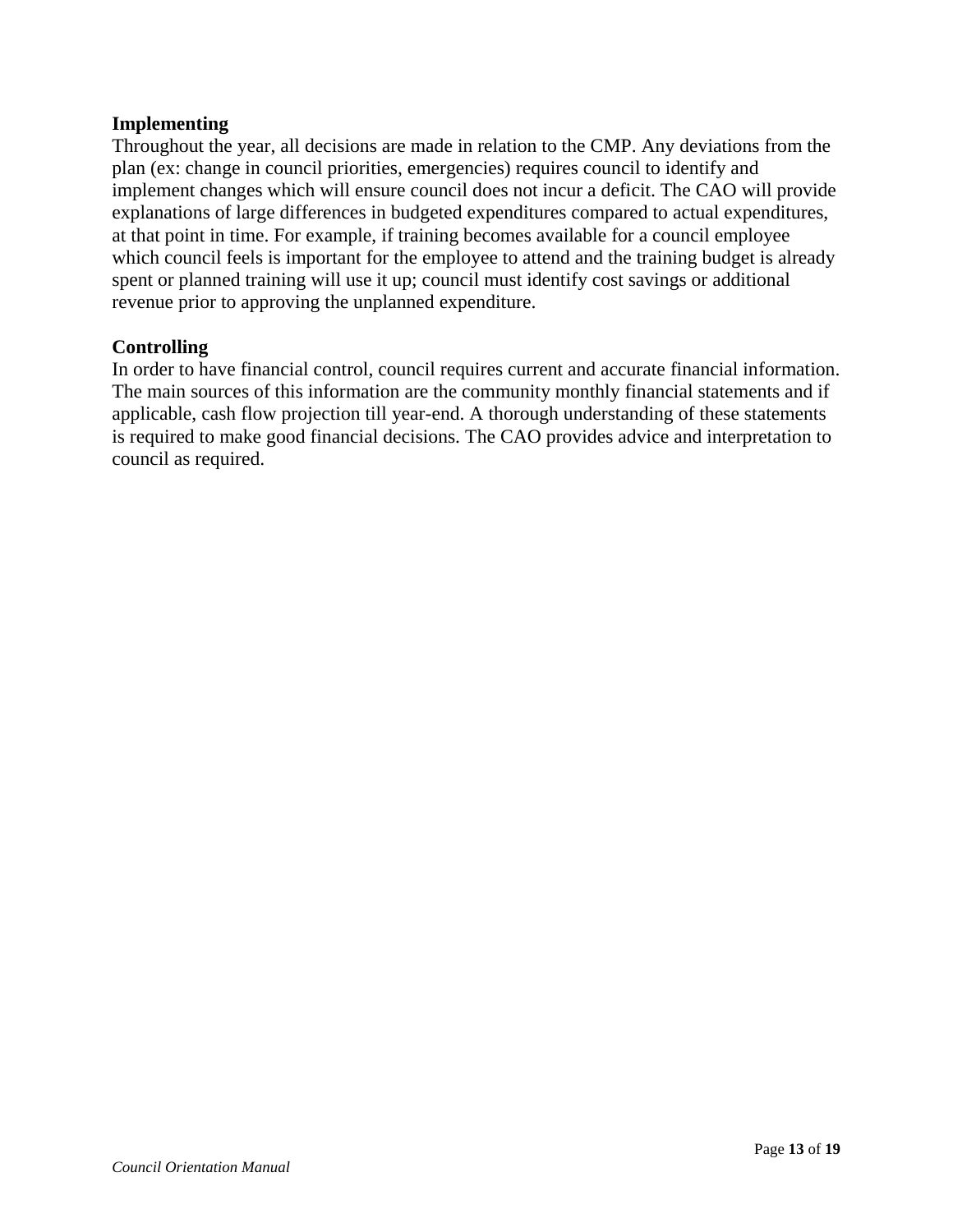## **Council Member's Code of Conduct**

A code of conduct is a written document that helps to ensure members of council share a common basis for acceptable conduct and behaviour and is a public document. A code of conduct is not intended to replace personal ethics and is in addition to existing legislation under which councils govern. This code can be attached to the rules of procedures in place for council and posted in the council office. A code of conduct for council to adopt is provided in the *Financial Management Guide.* A consequence of breaching the code is the member may be subject to censure by council which means to publicly reprimand a member at an open meeting of council.

Responsible conduct of elected officials is not optional; it is essential to good governance. Responsible conduct is grounded in conducting oneself according to principles such as honesty and integrity, and in a way that furthers a local government's ability to provide good governance to their community, ex. governing in a way that is transparent, ethical, accountable, respectful of the rule of law, collobarative, effective and efficient. A code of conduct is one tool that can be used by a council to promote or further responsible conduct.

The general standards of conduct set out in the code reflect the foundational principles of integrity, respect, accountability, leadership and collaboration. Every code of conduct should be built on these key foundational principles.

In developing a code of conduct, council should consider not just the content, but also how to make it meaningful for members, both as individuals and as a collective decision making body. Councils should consider the following to maximize the effectiveness of their code of conduct:

- *Don't overlook the importance of the process:* provide opportunities to members to discuss the code, so it can be customized to best meet the needs of the council and individual members. Discussing shared expectations as part of the council orientation process for newly elected officials could be a good way of ensuring a code of conduct is adopted in a meaningful way.
- *Make the code of conduct meaningful:* finding ways to integrate the code into the council's ongoing governance will help to ensure it remains a relevant and efficient living document. Some councils may choose to refer to the code at every meeting, whereas others may have a copy included in every meeting agenda package or framed on the wall in the meeting room.
- *Make sure the code of conduct is consistent with existing laws and policies:* councils may consider a variety of topics in their code as long as they are consistent with those laws and policies that deal with the same topic.
- *Offer ongoing advice, education and support:* this could include general education around the purpose, orientation when new members are elected or regular debriefings following meetings to discuss how effectively the code guided the discussion.
- *Revisit it regularly:* councils should approach their code as a living document to be reviewed and amended oftern to ensure it remains a relevant and effective tool.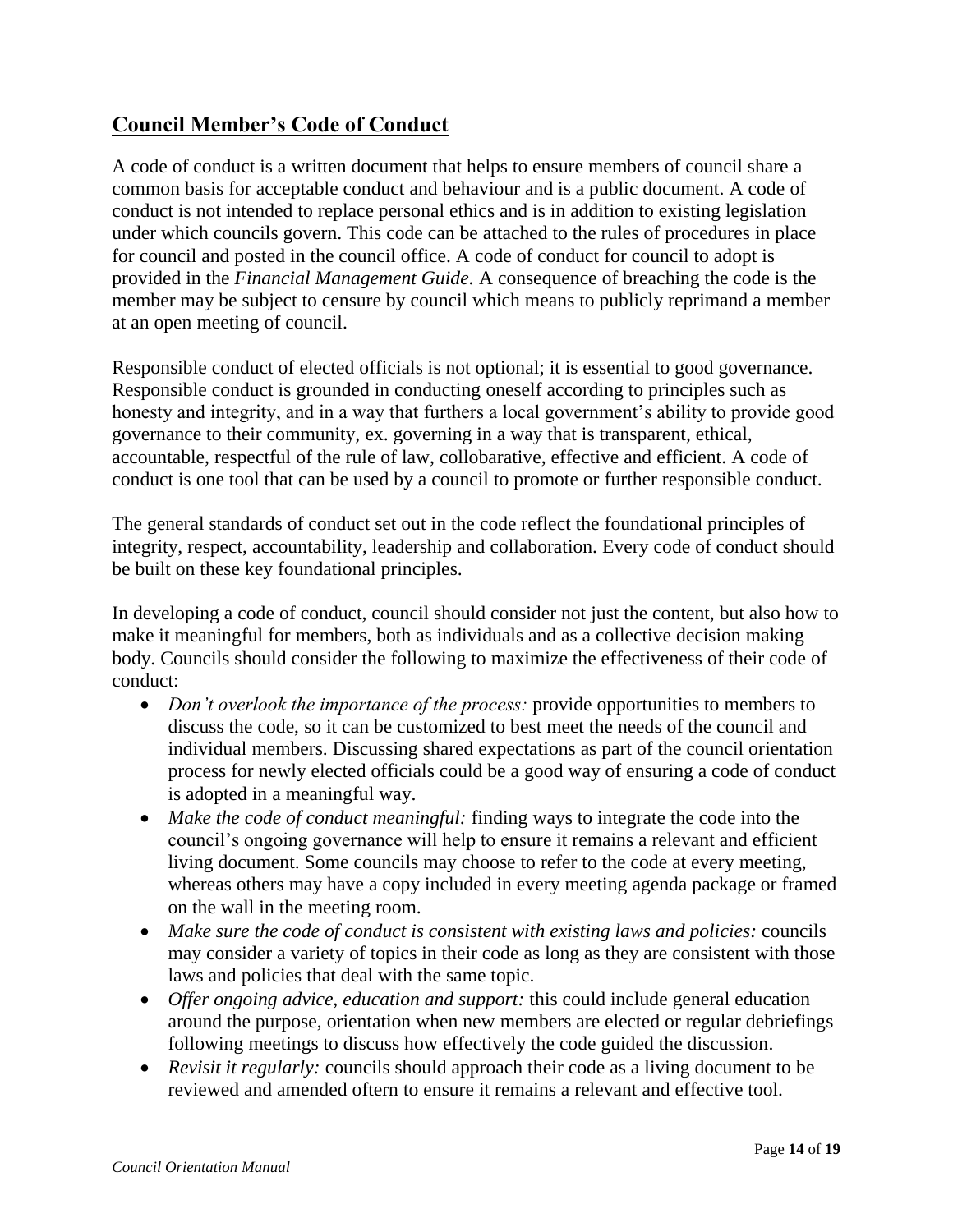## **Conflict of Interest**

As a member of council, you are in a position of trust. The public expects you to act in the best interests of the community. A conflict of interest can be defined as a situation in which a person has a private or personal interest sufficient to appear to influence the objective exercise of the official duties as an elected official. Existence of a conflict of interest is not evidence of wrongdoing.

A conflict of interest arises when a council member takes advantage of their position on council for personal (including immediate family) and/or financial gain. Immediate family refers to a spouse or common-law partner and any dependant child (natural or adopted) who resides with you. The Conflict of Interest regulation 254/2006 and The Municipal Council Conflict of Interest Act c M255 contains further detail. Section 10 of the act details the assets and interests which must be disclosed and section 11 covers the general exemptions.

Council members are in conflict if they:

- participate in a matter before council or use their influence as a council member to influence the community to enter into a contract or transaction where they, or their immediate family, have a direct or pecuniary (financial) interest
- use insider information they have acquired in the performance of official duties
- receive compensation from any person, business or organization for the services they provide as a council member, or receive compensation to influence another council member

It is the policy of the department to set out the manner in which council can legitimately acquire goods or services from a member of council. Policy G3 – Community Elected Official Providing Services to the Community on a Contracted or Purchase Basis of the NAMPP enables the council member to avoid conflict of interest situations. This means putting the interests of the community ahead of personal interest. It also means performing duties and the affairs of the community in such a manner that promotes public confidence and trust in the integrity, objectivity and impartiality of the council.

Each council member is required to complete a statement of assets and interests prior to entering on the duties of a council member and must file the statement with the CAO. There is no requirement to disclose the value of your assets and interests. Policy G9 – Conflict of Interest of the NAMPP contains the statement. Once filed it is a public document and can be viewed by the public at any time during council office hours. It cannot be photocopied or publically distributed. You must keep it current and any changes noted within 30 days.

Most important is how a conflict of interest is handled by a council member. You should consider the public perception. A good motto to follow is if you have any doubt, then declare and get out. If you have a conflict of interest firstly you must declare it **before** any consideration of the matter, then disclose what the conflict is and why and how it might affect your impartiality, thirdly abstain from voting on a decision or recommendation on the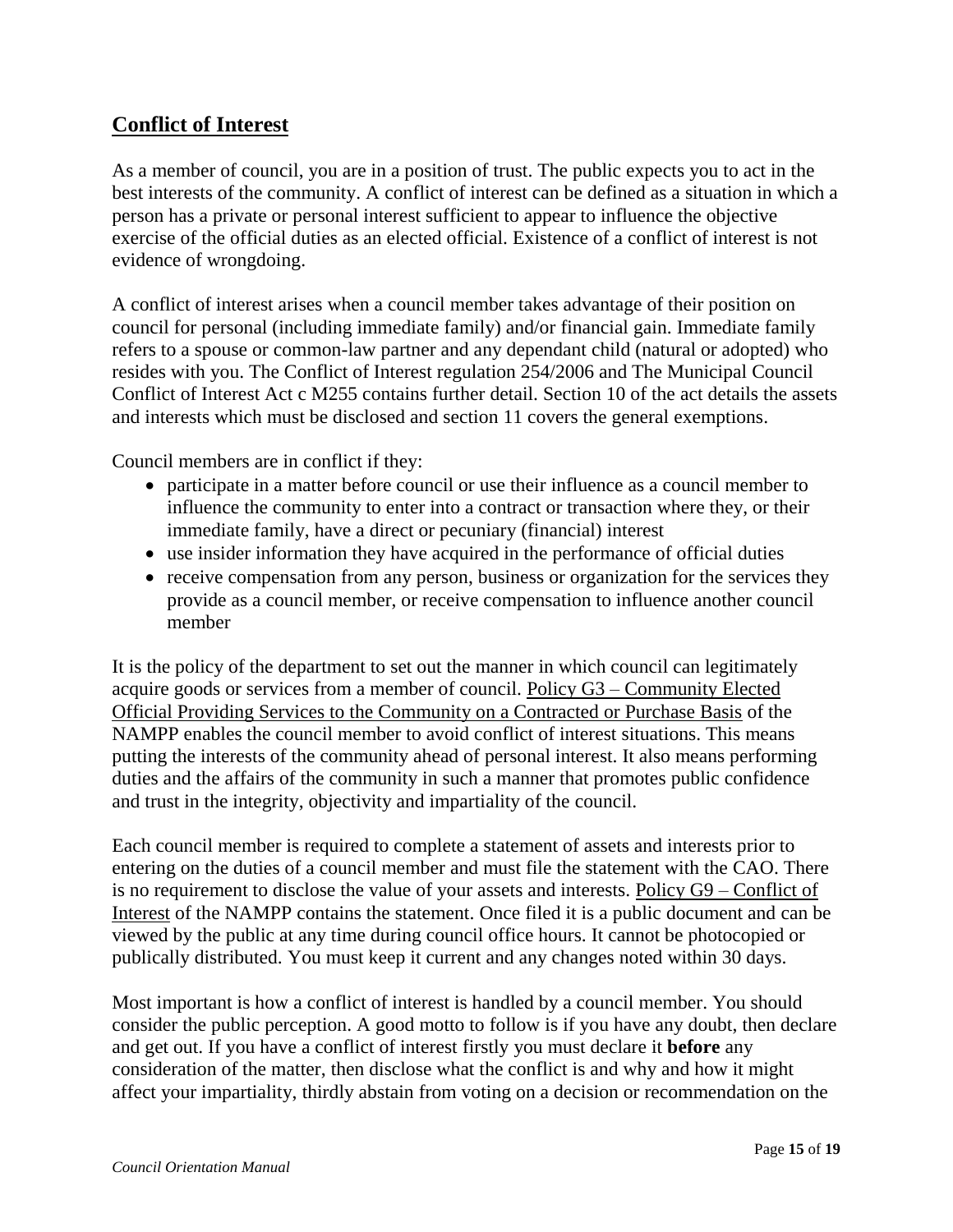matter, fourthly refrain from participating **before, during** and **after** any discussion on the matter, and lastly leave the room until all discussion and voting on the matter has finished. It is the responsibility of each individual council member to follow the process for handling a conflict of interest. Following is a list of commonly asked questions to help you understand the rules and your responsibility to report and disclose a conflict of interest when it occurs.

#### **Does disclosure apply to council meetings only?**

No. It applies also to committee or subcommittee meetings, or an agency, board or commission where you serve as an elected official.

#### **How is the disclosure recorded?**

The CAO or recorder must record the nature of your disclosure and your withdrawal from a meeting. A central record is required to be kept by the CAO to show compliance.

#### **Can the public see the record?**

Yes. The record will reflect your statement regarding the disclosure, withdrawal from and time of your return to the meeting.

#### **What do I have to disclose in my statement of assets and interests? Do I have to provide all my private financial details?**

You must disclose real estate holdings in Manitoba and personal financial interests you, or each member of your immediate family have. Only the nature of the financial interest must be disclosed, not the financial details. You also do not have to disclose certain things such as: your primary residence, personal bank accounts, Canada Savings Bonds or retirement investment savings plans, your income or each member of your immediate family's income – you only need to record the employer's name.

#### **Do gifts have to be disclosed?**

Yes. You must declare any gift valued at \$250 or more. Gifts received continue to be part of the list of assets until the asset or interest is disposed of.

#### **What does the community administrative officer do with the statement?**

The CAO will examine your statement to make sure you have completed the form. They do not verify the accuracy of your statement; all council members have an obligation to accurately disclose their assets and interests.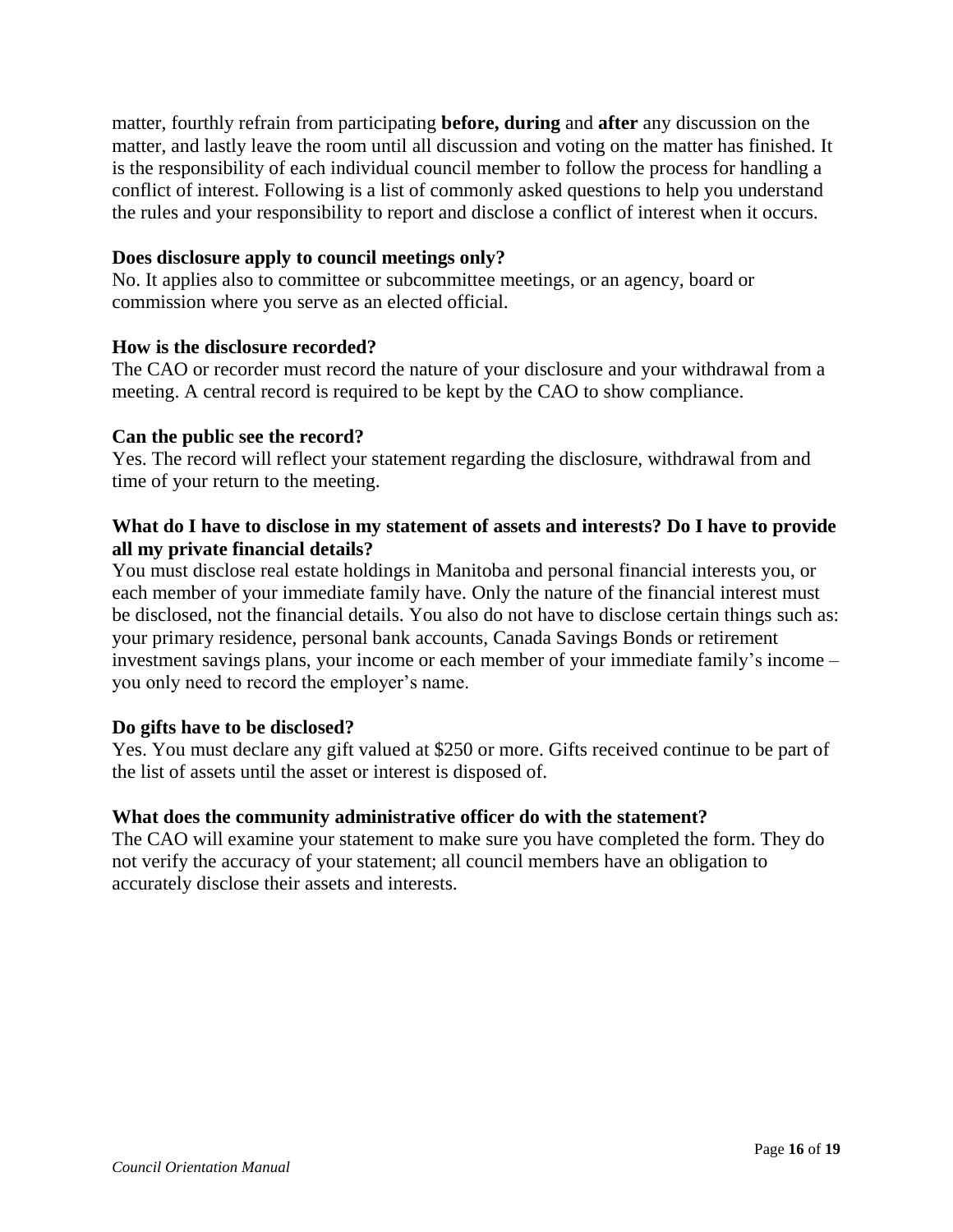## **Respectful Workplaces**

Every employee can expect to be treated respectfully in the workplace and has the responsibility to refrain from participating in behavior that is, or could be perceived to be disrespectful in nature. The principle of fair and respectful treatment is a fundamental one that the employer commits to uphold for its employees and members of the public.

Workplace safety and health legislation requires a community council to have a community respectful workplace and harassment prevention policy in place and to ensure all community employees and elected officials adhere to the policy. As a newly elected council it is important to review this community policy in its entirety at least annually. The CAO will provide the policy for council to review.

As an employer, you are responsible for ensuring a harassment-free workplace. This means providing leadership and taking responsibility for fostering a workplace culture of respect. A truly respectful workplace requires the cooperation and support of all. Elected officials and employees must set a positive example and avoid behaving disrespectfully, including behavior that would reasonably offend, intimidate, embarrass or humiliate others, whether deliberately or unintentionally. Council must ensure employees are aware of the policy and expected behaviours in the workplace, and participate in respectful workplace and harassment prevention training.

As an employer you have the responsibility to intervene promptly once aware of sexual harassment, harassment/bullying and/or workplace violence. A council must ensure all complaints are handled fairly, confidentially, effectively and in a timely manner, and appropriate action is taken respecting employees and that all actions taken to resolve the issue are documented. Where a complaint is made in good faith, council must ensure there is no reprisal or retaliation against the person who made the complaint. Following the resolution of a situation involving inappropriate behavior, council must ensure workplace restoration measures are put in place. Council has a duty to report or investigate all complaints and maintain confidentiality of all disclosures received under the community respectful workplace and harassment prevention policy. Council must refuse to tolerate any form of harassment and put a stop to it immediately.

The Workplace Safety and Health Branch of Manitoba Finance conducts inspections and investigations to help keep everyone safe and ensure all employers are in compliance with the law.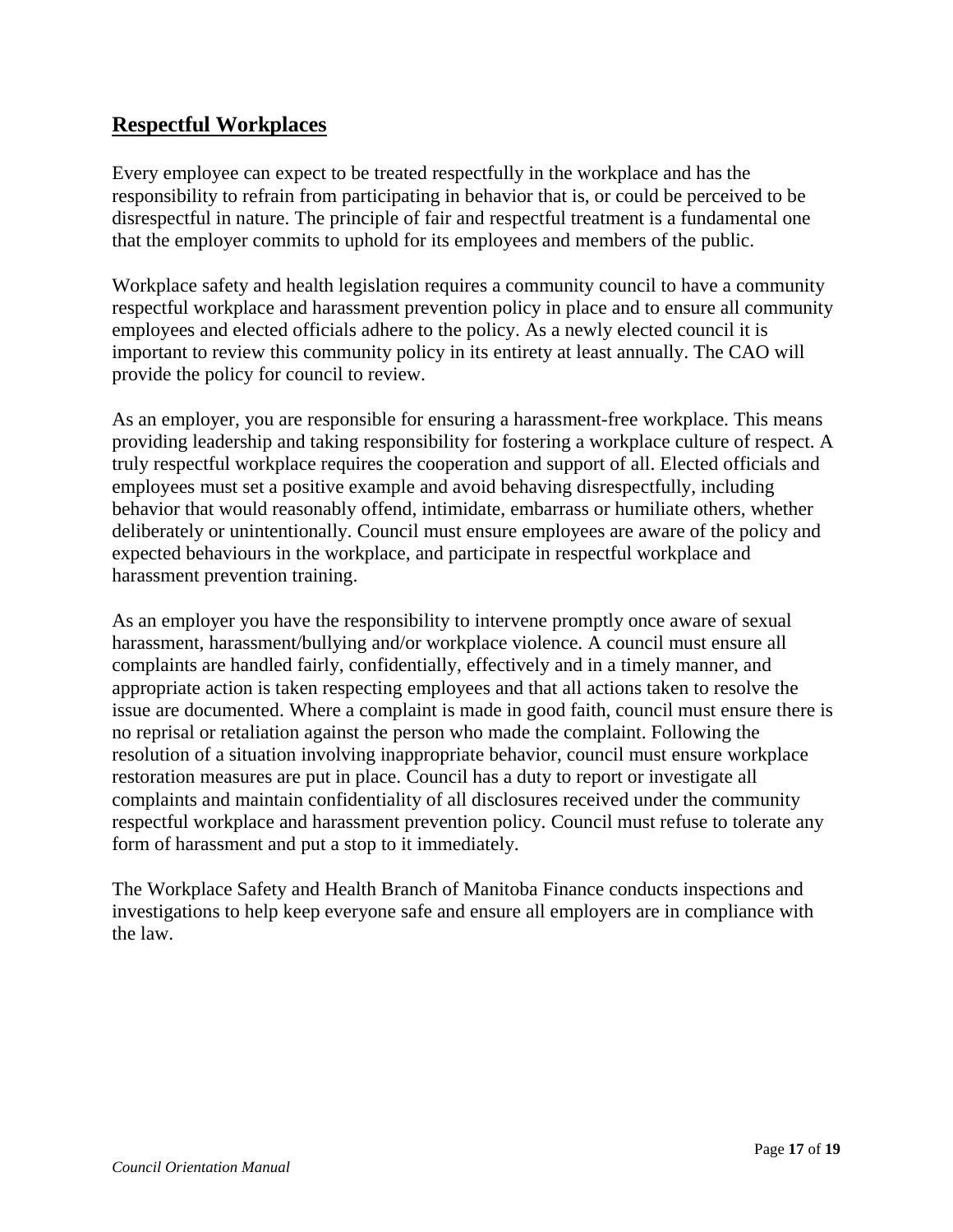## **Fraud Awareness**

One of the duties of each member of council is to protect community assets from misuse, theft or fraud. It is important to also be aware of the CAO's obligation under subsections 134(1)(e) and 135(1) of the act. In summary, the CAO is the administrative head of the community and is responsible for notifying the council if money of the community is spent or invested contrary to a bylaw or resolution or an act. If a community administrative officer gives notice to the council under clause 134(1)(e) and the council does not within a reasonable time rectify the matter, the CAO must give the minster written notice of the matter as soon as is reasonably possible. In order to assist council members in fulfilling their duty in this area the following information is provided.

#### **Fraud Related Facts:**

- Cases of fraud have occurred in NA communities.
- Fraud is often a result of tolerated poor council practice.
- Honesty is impacted by opportunity, pressure and attitude. Reducing opportunity and reflecting an attitude that perpetrators will be prosecuted to the full extent of the law will reduce the likelihood of theft or fraud occurring in the first place.
- In most cases, fraud is done by those we trust.
- Initial council response to suspected wrongdoing is often denial. This denial derails needed investigation.
- **Willful Blindness** has been identified as a significant contributing factor in many cases.
- Early detection reduces losses, whereas delay increases them.

#### **Warning Signs:**

- lack of council meetings
- lack of approval of prior minutes, expenditures and financial statements in council minutes
- unapproved expenditures
- inadequate support for expenditures
- late bank reconciliations
- financial difficulties as evidenced by late payments, significant late payment charges, penalties, inability to complete projects on a timely basis and non-deposit of reserve funds into reserve investments on a timely basis

#### **Preventing Fraud in Your Community**

As a member of council you must ensure:

- to attend all council meetings and that they occur **at least monthly**
- resolutions are passed approving all payments (non-reoccurring) to be made and payments made (re-occurring) each month, both matching the total on the list
- a resolution is passed approving the latest financial statement with the attached bank reconciliation